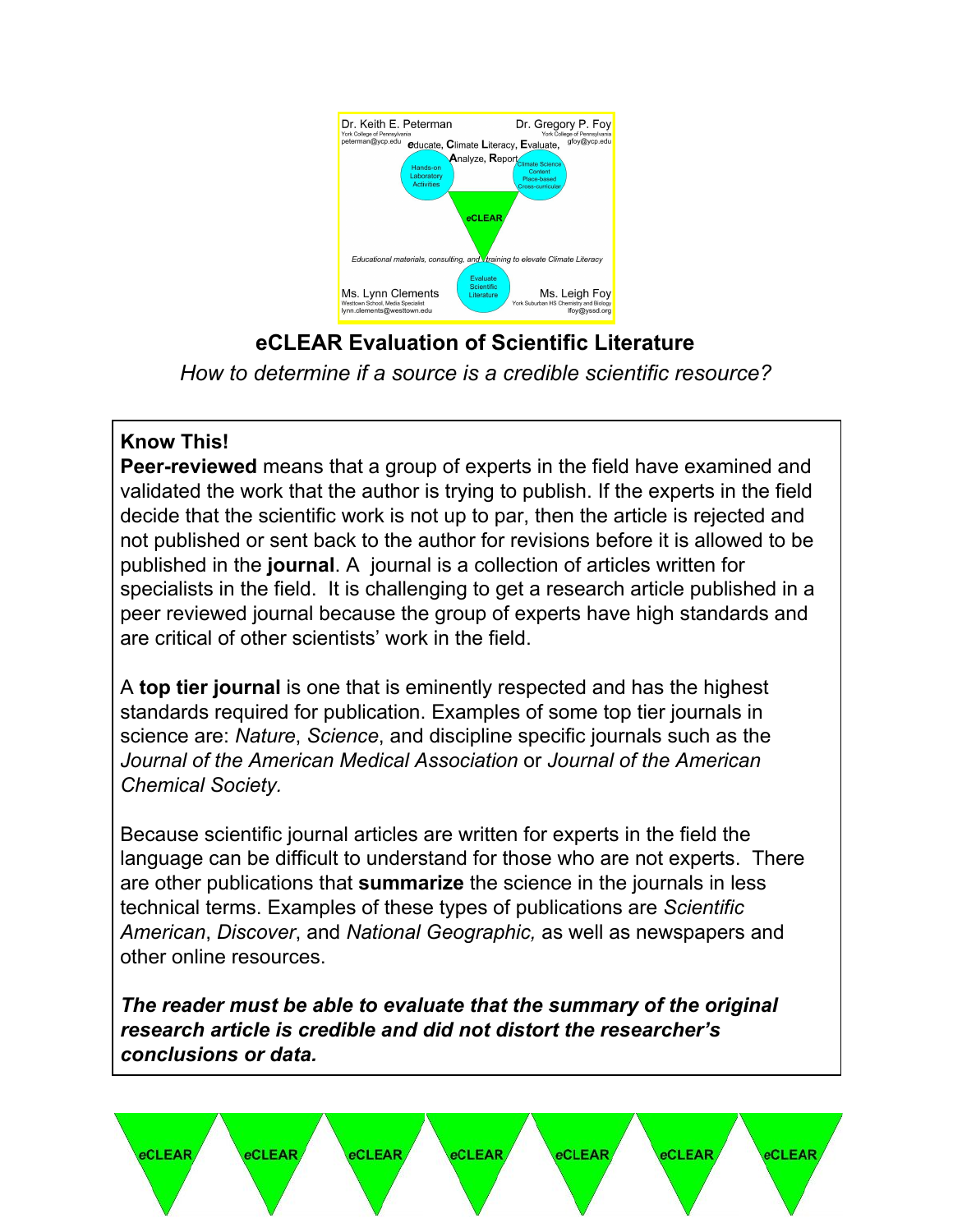- 1. Describe a peer reviewed journal.
- 2. How can you recognize a top tier journal?
- 3. What should you look for in a summary of a scientific article?

**Example A - Is Secondhand Smoke Dangerous?** - Compare a credible scientific resource with a non-credible scientific resource on second hand smoke.

- "Exposure to Environmental Tobacco Smoke"
- "The Second-Hand Smoke Charade"

*Use the eCLEAR EVALUATION TOOL to determine scientific credibility of the 2 resources on secondhand smoke. Your instructor may have you work with a partner or in a group.*

● 4. Which resource is scientifically credible?

*ANALYSIS of the Credible Resource*

- 5. Outline 3 principal points in the credible resource.
- 6. There are no data or graphs in either of these articles as both were editorials. What were the clues that one of the articles was scientifically credible while the other was not scientifically credible?

#### *REPORT of the Credible Resource*

eCLEAR

eCLEAR

eCLEAR

• 7. Write a brief summary (3 -5 sentences) of the conclusion from the scientifically credible resource.

eCLEAR

eCLEAR

eCLEAR

**eCLEAR**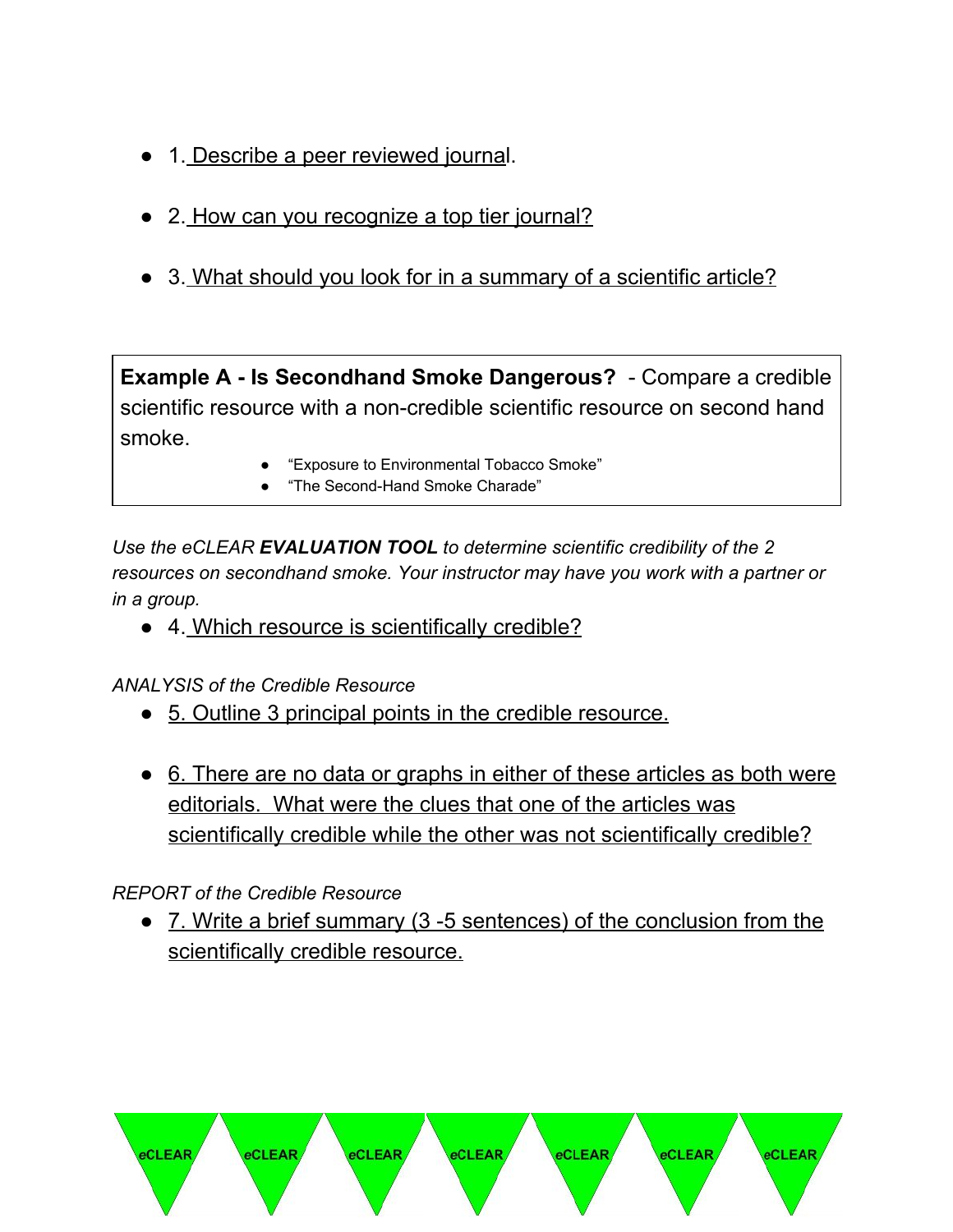# **Example B - What are the effects of Ocean Acidification?** Use the eCLEAR **EVALUATION TOOL** to determine scientific credibility of the 2 articles on ocean acidification.

- $\bullet$  "CO<sub>2</sub>, Global Warming and Coral Reefs: Prospects for the Future"
- "Reversal of Ocean Acidification Enhances Net Coral Reef Calcification"
- 8. Which resource is scientifically credible?

#### *ANALYSIS of the Credible Resource*

- 9. Outline 3 principal points in the credible resource.
- 10. Examine the data or graphs in the credible resource and try to summarize their meanings to the best of your abilities.

#### *REPORT of the Credible Resource*

• 11. Write a brief summary (3-5 sentences) of the conclusion from the scientifically credible resource.

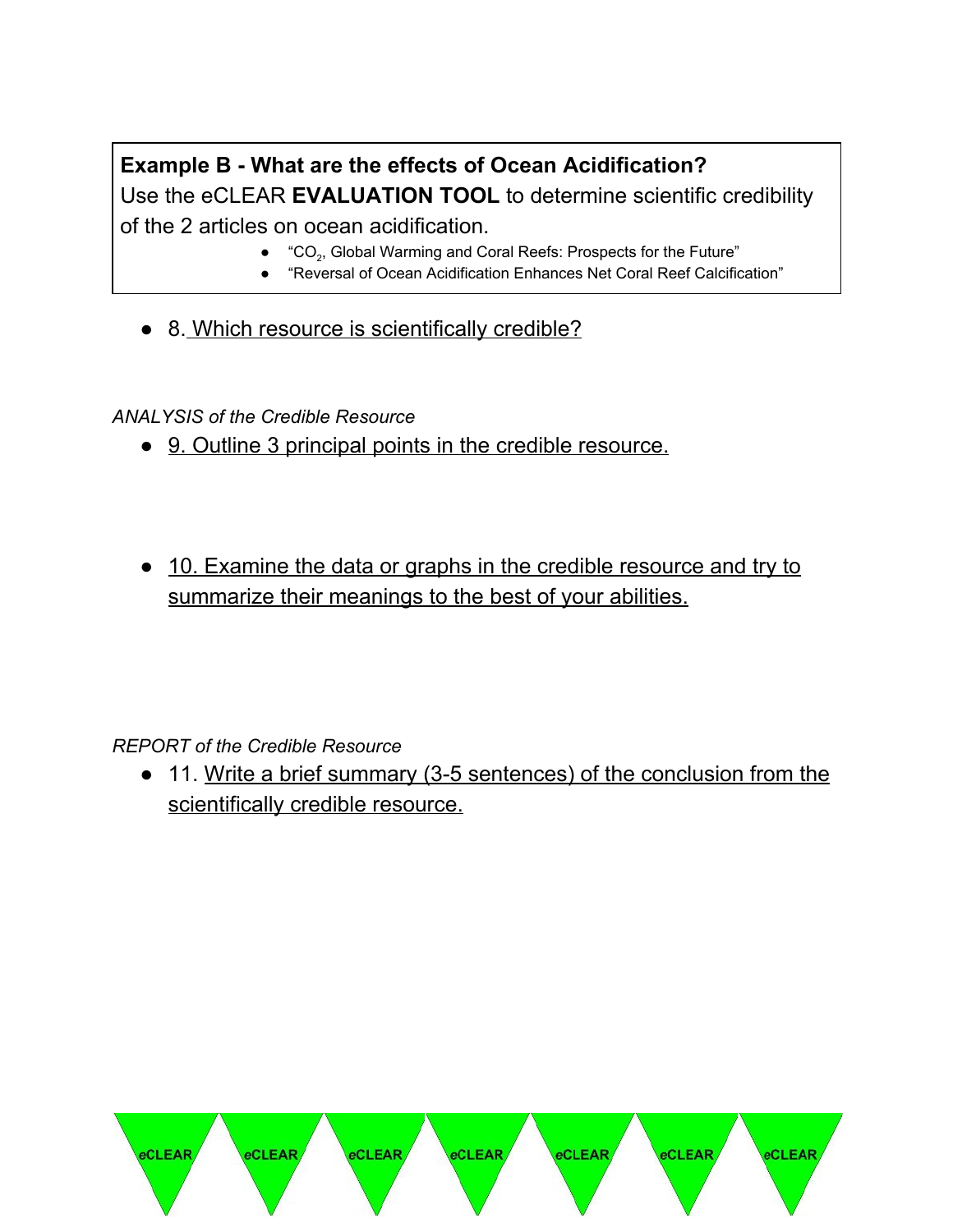| Extension Assignment - Find an article on climate change using the |
|--------------------------------------------------------------------|
| resources that your instructor provides and evaluate it using the  |
| eCLEAR EVALUATION TOOL.                                            |

| <b>Article Title</b> |  |  |  |
|----------------------|--|--|--|
| <b>Author</b>        |  |  |  |
| <b>Source</b>        |  |  |  |

● 12. Is your resource scientifically credible? If not, find another scientifically credible resource.

*ANALYSIS of the Credible Resource*

- 13. Outline 3 principal points in the credible resource.
- 14. Examine the data or graphs in the credible resource and try to summarize their meanings to the best of your abilities.

REPORT of the Credible Resource

• 15. Write a brief summary (3-5 sentences) of the conclusion from the scientifically credible resource.